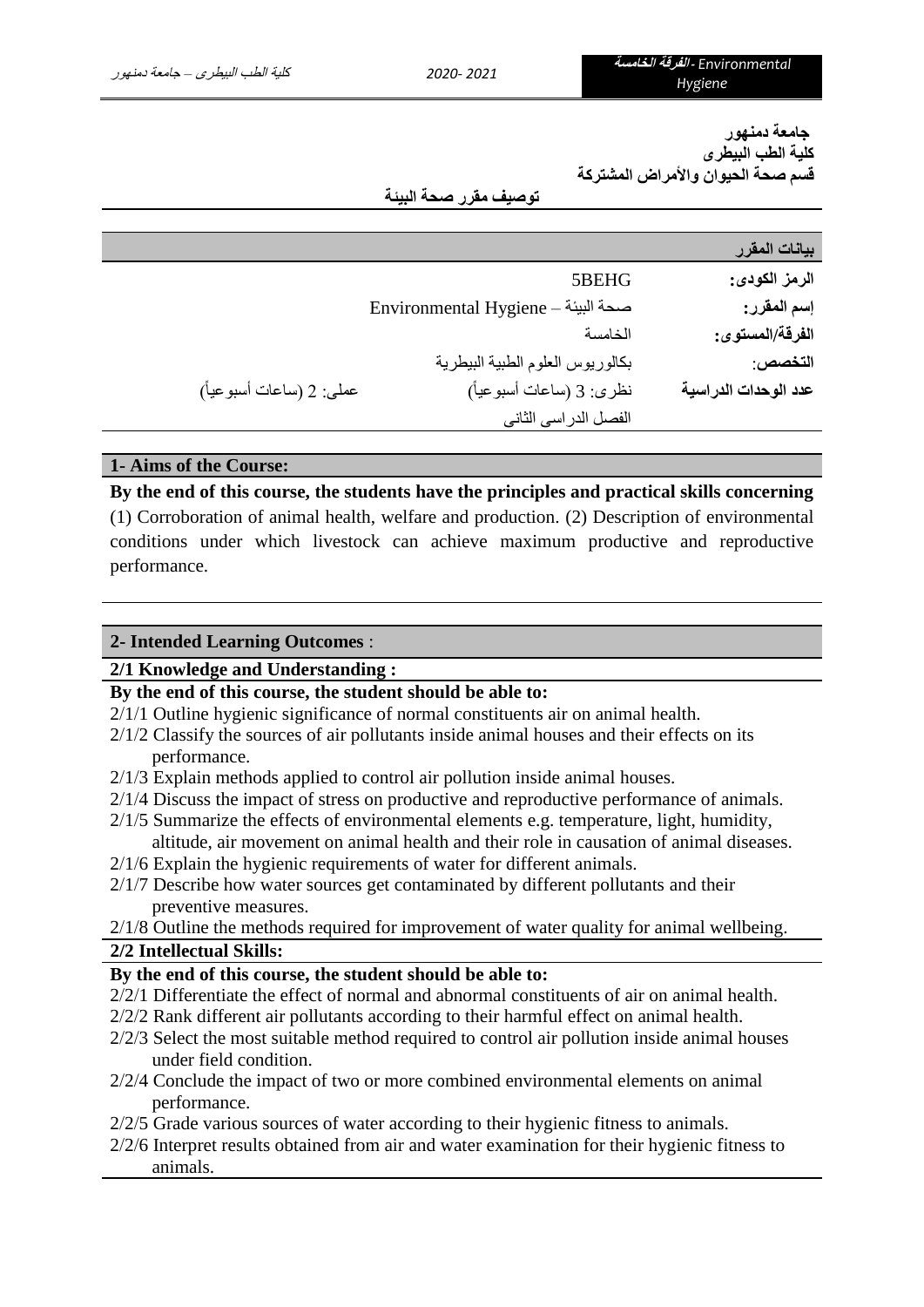### **2/3 Professional and Practical Skills :**

# **By the end of this course, the student should attain the capacity to:**

- 2/3/1 Collect suitable air samples required for chemical and microbiological examinations.
- 2/3/2 Estimate gaseous impurities in air samples chemically.
- 2/3/3 Collect suitable water samples required for physical, chemical, microscopical and microbiological examinations
- 2/3/4 Examine water samples for presence of chemical pollutants concerning animal health.
- 2/3/5 Determine physical characters of water as well as microscopical findings affecting its hygienic fitness to animals.
- 2/3/6 Isolate different microorganisms from samples collected from animal environment
- 2/3/7 Use instruments for determination of temperature, relative humidity and air movement inside animal houses efficiently.

### **2/4 General and Transferable Skills:**

# **By the end of this course, the student should have the capacity to:**

2/4/1 Communicate effectively with others.

- 2/4/2 Use computer programs to prepare presentations
- 2/4/3 Browse the internet skillfully to update knowledge.
- 2/4/4 Work in multidisciplinary team.

# **3-Course Content:**

| <b>The first Semester</b>                     |                                 |                |                          |                             |  |
|-----------------------------------------------|---------------------------------|----------------|--------------------------|-----------------------------|--|
| <b>Topic</b>                                  | <b>Lectures</b><br><b>Hours</b> |                | <b>Practical</b>         | <b>ILOs</b>                 |  |
| - Constituents of air.                        | $\overline{2}$                  | 2              |                          | $2/1/1$ , $2/2/1$           |  |
| - Sources of air pollution impurities of air. | $\overline{2}$                  | $\overline{2}$ |                          | $2/1/2$ , $2/2/1$           |  |
| - Effects of polluted air on animal health.   | $\overline{2}$                  | $\overline{2}$ |                          | $2/1/2$ , $2/2/2$           |  |
| - Air pollution control.                      | $\overline{c}$                  | $\overline{2}$ |                          | $2/1/3$ , $2/2/3$           |  |
| - Stress                                      | $\overline{2}$                  | $\overline{2}$ |                          | $2/1/4$ , $2/2/4$           |  |
| - Effects of temperature on animals.          | $\overline{c}$                  | $\overline{2}$ | $\overline{a}$           | $2/1/5$ , $2/2/4$           |  |
| - Effects of humidity, Air movement           | $\overline{c}$                  | $\overline{2}$ | $\overline{\phantom{0}}$ | $2/1/5$ , $2/2/4$           |  |
| - Effects of high altitudes, Light            | $\overline{2}$                  | $\overline{2}$ | $\overline{a}$           | $2/1/5$ , $2/2/4$           |  |
| - Environment and diseases                    | $\overline{4}$                  | $\overline{4}$ | $\blacksquare$           | 2/1/5                       |  |
| - Sources of water.                           | $\overline{2}$                  | $\overline{2}$ | $\overline{\phantom{0}}$ | $2/1/6$ , $2/2/5$           |  |
| - Hygienic requirements of water              | $\overline{2}$                  | $\overline{2}$ |                          | 2/1/6                       |  |
| - Prevention of water pollution               | $\overline{2}$                  | $\overline{2}$ |                          | 2/1/7                       |  |
| - The improvement of water                    | 4                               | 4              |                          | 2/1/8                       |  |
| - Chemical examination of air                 | 4                               |                | 4                        | $2/2/6$ , $2/3/1$ , $2/3/2$ |  |
| - Microbiological examination of air          | $\overline{2}$                  |                | $\overline{2}$           | $2/2/6$ , $2/3/6$           |  |
| - Water sampling.                             | $\overline{2}$                  |                | $\overline{2}$           | 2/3/3                       |  |
| - Physical examination of water.              | $\overline{2}$                  |                | $\overline{2}$           | $2/2/6$ , $2/3/5$           |  |
| - Chemical examination of water.              | 10                              |                | 10                       | $2/2/6$ , $2/3/4$           |  |
| - Microscopical examination of water.         | $\overline{2}$                  |                | $\overline{2}$           | $2/2/6$ , $2/3/5$           |  |
| - Microbiological examination of water.       | $\overline{2}$                  |                | $\overline{2}$           | $2/2/6$ , $2/3/6$           |  |
| - Environmental examination.                  | 6                               |                | 6                        | 2/3/7                       |  |
| - Student activities:                         |                                 |                |                          |                             |  |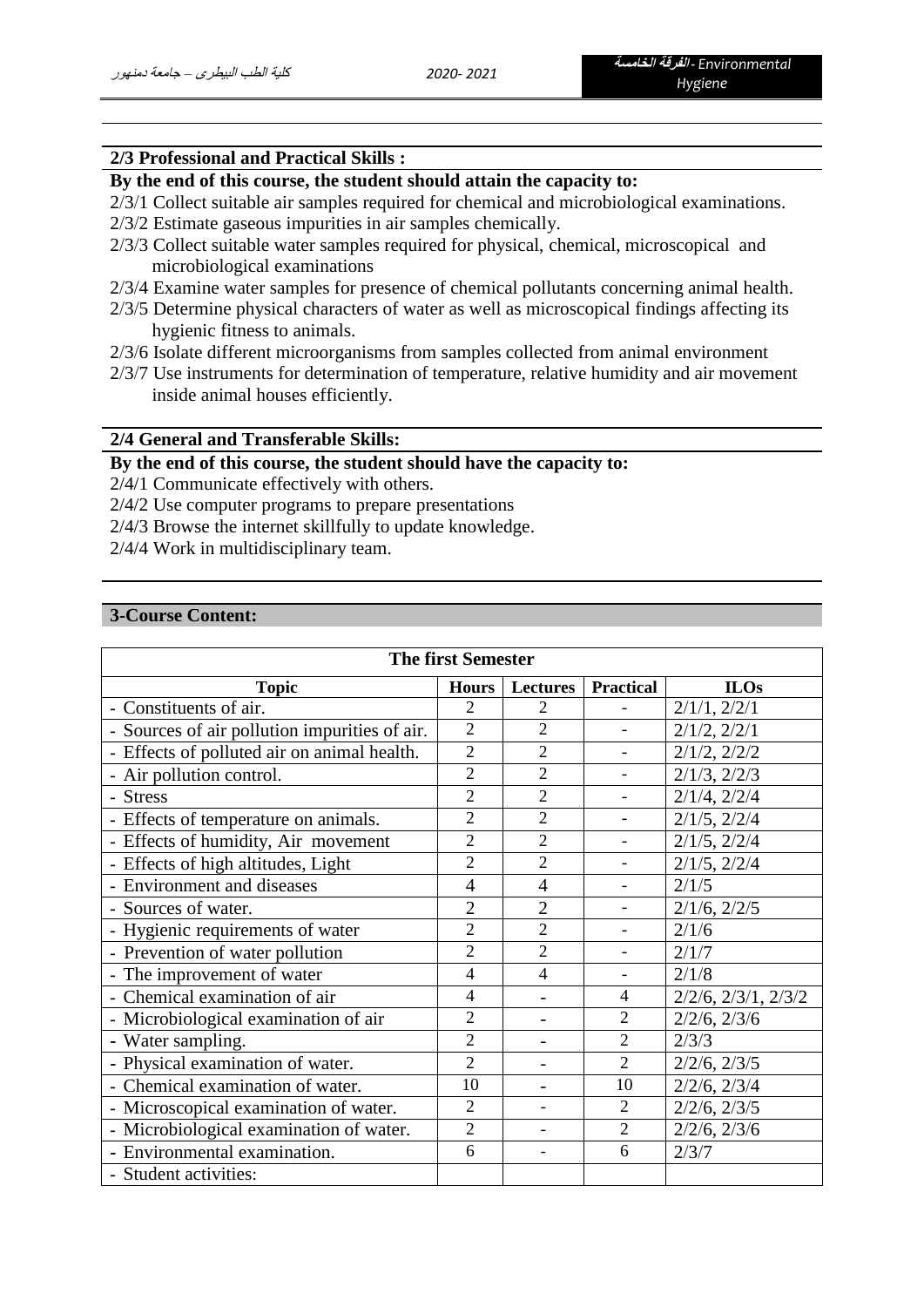| - Writing short essays on impact of<br>environment on animal health and<br>performance.<br>- Prepare pp presentations |    |    |    |  |
|-----------------------------------------------------------------------------------------------------------------------|----|----|----|--|
| - Seminars on presentations.                                                                                          |    |    |    |  |
|                                                                                                                       | 60 | 30 | 30 |  |

# **4- Methods of Teaching and Learning**

- 1- Lectures Using Data Show and Video Films.
- 2- Practical lesson: laboratory chemical analysis of water and air samples.
- 3- Seminars: on the topics of the course
- 4- Essay prepared from Library and Internet. Student assignment and discussion in presence of other students in the same specialty.
- 5- Presentation prepared and presented by the student in presence of other students in the same specialty.

# **5- Methods of Teaching and Learning for Students With limited capabilities**:

- 1. Organize limited number students' class for these students.
- 2. Activate the role played by the scientific guide to discover the problems of these students then try to solve them.
- 3. Using various modes of learning strategies.
- 4. Students should participate in collecting the course material.

| <b>6- Student Assessment</b> |                                                                                          |                       |                                |                                      |  |  |  |
|------------------------------|------------------------------------------------------------------------------------------|-----------------------|--------------------------------|--------------------------------------|--|--|--|
| 6/1. Methods                 |                                                                                          | <b>Measured ILO's</b> |                                |                                      |  |  |  |
|                              | Knowledge &                                                                              | <b>Intellectual</b>   | <b>Professional</b>            | <b>General and</b>                   |  |  |  |
|                              | <b>Understanding</b>                                                                     | <b>Skills</b>         | and Practical<br><b>Skills</b> | <b>Transferable</b><br><b>Skills</b> |  |  |  |
| <b>Students</b>              |                                                                                          |                       |                                | $2/4/1$ ,<br>$2/4/2$ ,               |  |  |  |
|                              |                                                                                          |                       |                                |                                      |  |  |  |
| activities                   |                                                                                          |                       |                                | $2/4/3$ , $2/4/4$                    |  |  |  |
| Written                      | $2/1/1$ , $2/1/2$ , $2/1/3$ ,                                                            |                       |                                |                                      |  |  |  |
| <b>Exams</b>                 | $2/1/4$ , $2/1/5$ , $2/1/6$ ,                                                            |                       |                                |                                      |  |  |  |
|                              | $2/1/7$ , $2/1/8$                                                                        |                       |                                |                                      |  |  |  |
| <b>Practical</b>             |                                                                                          |                       | $2/3/1$ , $2/3/2$ ,            |                                      |  |  |  |
| <b>Exams</b>                 |                                                                                          |                       | $2/3/3$ , $2/3/4$ ,            |                                      |  |  |  |
|                              |                                                                                          |                       | $2/3/5$ , $2/3/6$ ,            |                                      |  |  |  |
|                              |                                                                                          |                       | 2/3/7                          |                                      |  |  |  |
|                              |                                                                                          |                       |                                |                                      |  |  |  |
| <b>Oral Exams</b>            | 2/1/8                                                                                    | $2/2/1$ , $2/2/2$ ,   |                                | 2/4/1                                |  |  |  |
|                              |                                                                                          | $2/2/3$ , $2/2/4$ ,   |                                |                                      |  |  |  |
|                              |                                                                                          | $2/2/5$ , $2/2/6$     |                                |                                      |  |  |  |
|                              | <b>Written Exams:</b> Short Essay $-$ MCQ- case study $-$ compare                        |                       |                                |                                      |  |  |  |
|                              | Practical Exams: Chemical analysis of water and air samples.                             |                       |                                |                                      |  |  |  |
|                              | <b>Oral Exams:</b> According to the Basics of Oral Exams (Faculty Council 11April, 2010) |                       |                                |                                      |  |  |  |
|                              | Periodical Written Exams: MCQ, complete, Give reasons                                    |                       |                                |                                      |  |  |  |
| <b>Students activities:</b>  |                                                                                          |                       |                                |                                      |  |  |  |
| $6/2$ . Timing               | 1- Student activities (through out the semester).                                        |                       |                                |                                      |  |  |  |
|                              | 2- Periodical Written Exams (5 <sup>th</sup> , 9 <sup>th</sup> and 13th weeks).          |                       |                                |                                      |  |  |  |
|                              | 3- Final Practical Exam (16 <sup>th</sup> week).                                         |                       |                                |                                      |  |  |  |
|                              | 4- Final Written Exam (16 <sup>th</sup> week).                                           |                       |                                |                                      |  |  |  |